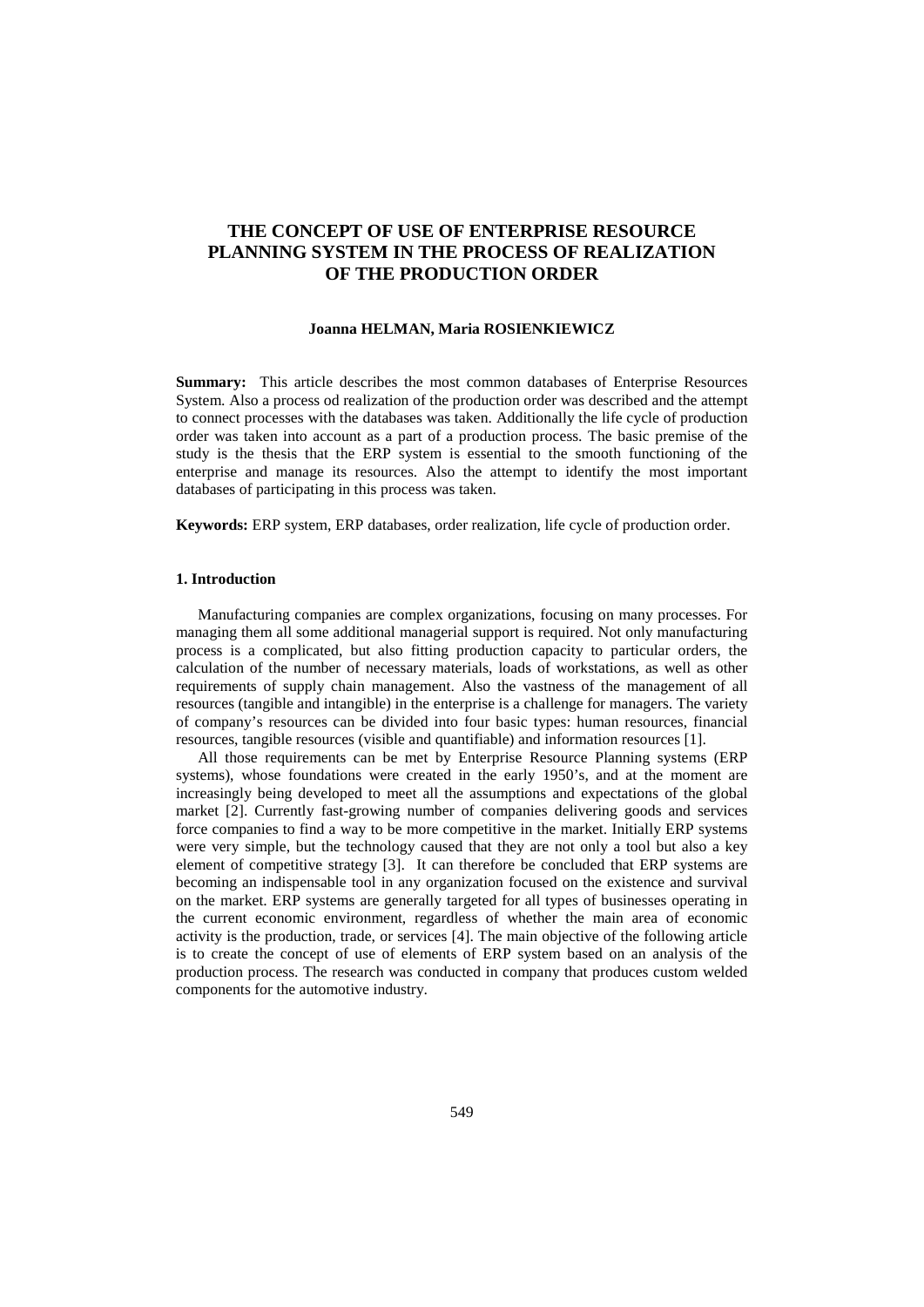# **2. Analysis of enterprise resource planning system**

The first step of analysis is to define a sub-systems that will ensure full and correct functioning of the system [5]. In this step four subsystems, that are corresponding to the four major companies' resources, were identified. These are: the production subsystem, which mainly corresponds to the tangible resources, human resources subsystem, which as the name suggests, corresponds to human resources, and two financial subsystems - sales and accounting subsystems, which corresponds to financial resources (Fig. 1). Previously information resources were described as one of the major resources, but they cannot relate to a specific subsystem, due to the fact that information resources are present in all four described subsystems. It can therefore be concluded that information resources are precisely the factor that ensures integration of all subsystems through the transfer of data between elements of enterprise resource planning system.



Fig. 1. General scheme of enterprise resource planning system [own elaboration]

The next step in the analysis of the order realization process based on resource planning system is to identify the databases present in the subsystems which are necessary to ensure the circulation of information for the data processing system [5]. Because of the variety of ERP systems, and hence the variety of databases in different ERP systems, this article focuses on the primary databases used by most of the ERP systems.

The first subsystem to be analyzed (due to the fact that it is connected with the most important operation in analyzed company - manufacturing operation) is the production subsystem that contains all necessary data used in the production process. The databases of this subsystem include (Fig. 2):

- − Item master also known as the index of the material. This database contains all the details of the material, i.e. a description of the material, its unique code or storage place. Also the production workstations and routes are defined. This database is a kind of foundation for the remaining bases of the production subsystem.
- BOM (Bill of Materials) describes the structure of the product, number of parts, the duration of each manufacturing process and workstations which are used for machining. With this database it is possible to plan material requirements and the calculation of the cost of the product. Additionally, it is used as the basis for determining the technological route.
- Routing file describes the production process by the sequence of all operations and workstations and with successive stages of production and their machining times (and setup time as well). It enables work scheduling and it is the basis for determining the production plan.
- Materials in that database can be found information on the quantity of materials / supplies available in warehouse and the quantities which have been ordered by the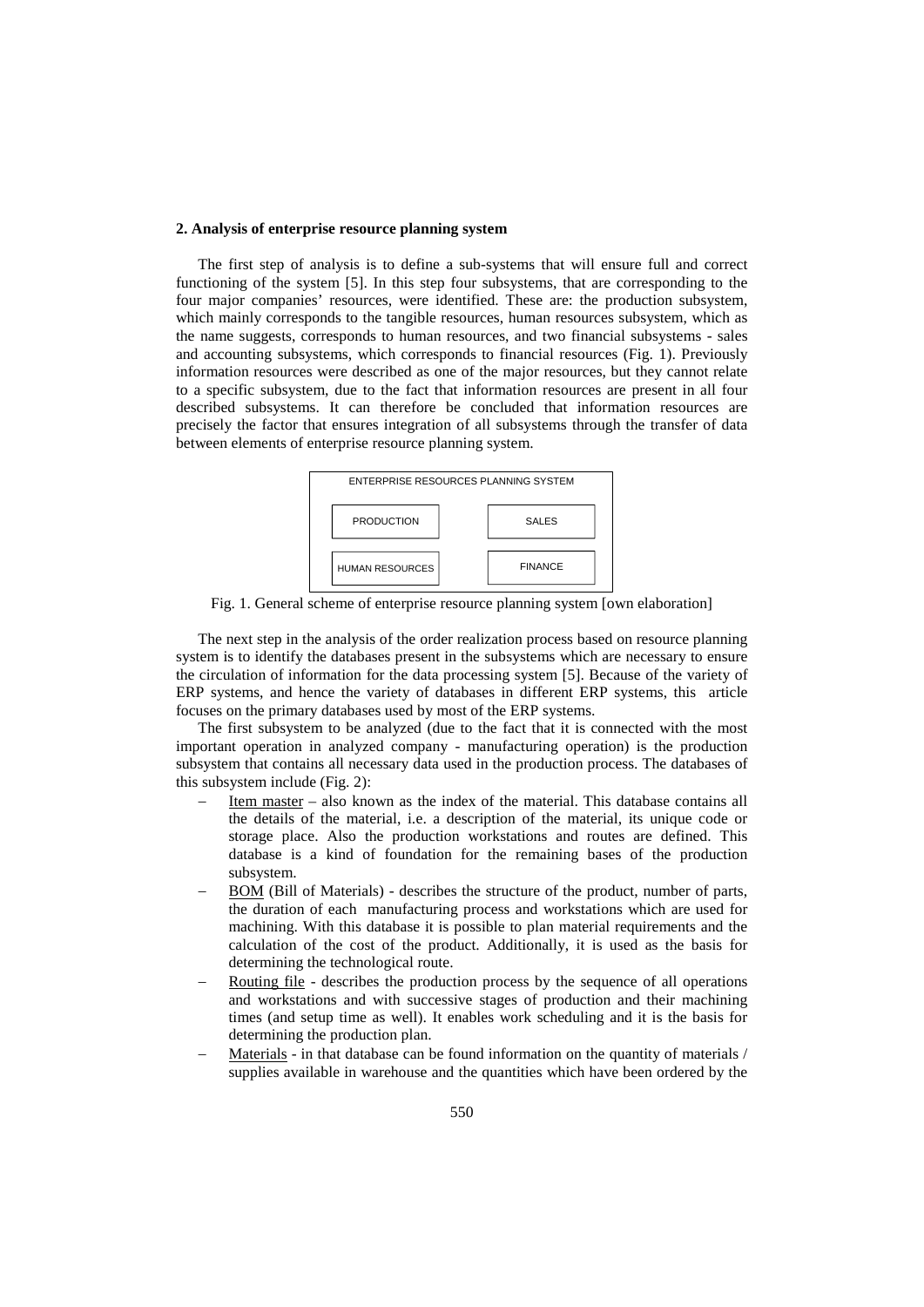customer and intended for consumption during the production process. This database is used in the calculation of material requirements plan.

- − Production plan contains data such as order size, capacity, batch size, production schedules, planned downtime. In this base it is possible to carry out the main production scheduling and material requirements planning.
- Factory Equipment describes the machines, production and assembly lines, operators, etc. This database is used to create a description of the operation in routing technology.
- − Orders contains data such as customer name, order size (number of units per batch, batch number), date of contract and payment, scheduled date of shipping. The information in this database are the starting point of the whole process of production.



Fig. 2. Scheme of enterprise resource planning system - production subsystem [own elaboration]

In sales subsystem some databases were distinguished that are compulsory to be found in the whole system, in order to develop business contacts and to create production orders. They are the following sets of information (Fig. 3):

- − Customers this database contains basic contact information and facts about existing contacts. Another information that can be found in this database are: contact person of the company, the currency in which financial transactions are carried out.
- − Orders This database has already been described in the production subsystem. It is also worth mentioning that these orders involve not only customers but also vendors.
- − Contracts describes the business relationships with customers who often made the same order. This database serves as the basis for the implementation of regular orders.
- Delivery this database contains the size and time of delivery and inventory of materials delivered. This information includes not only the transport of manufactured goods shipped to the client, but also material orders the company need in the production process. With the database delivery schedules are created.
- Delivery Schedule information from this database allows to plan when to order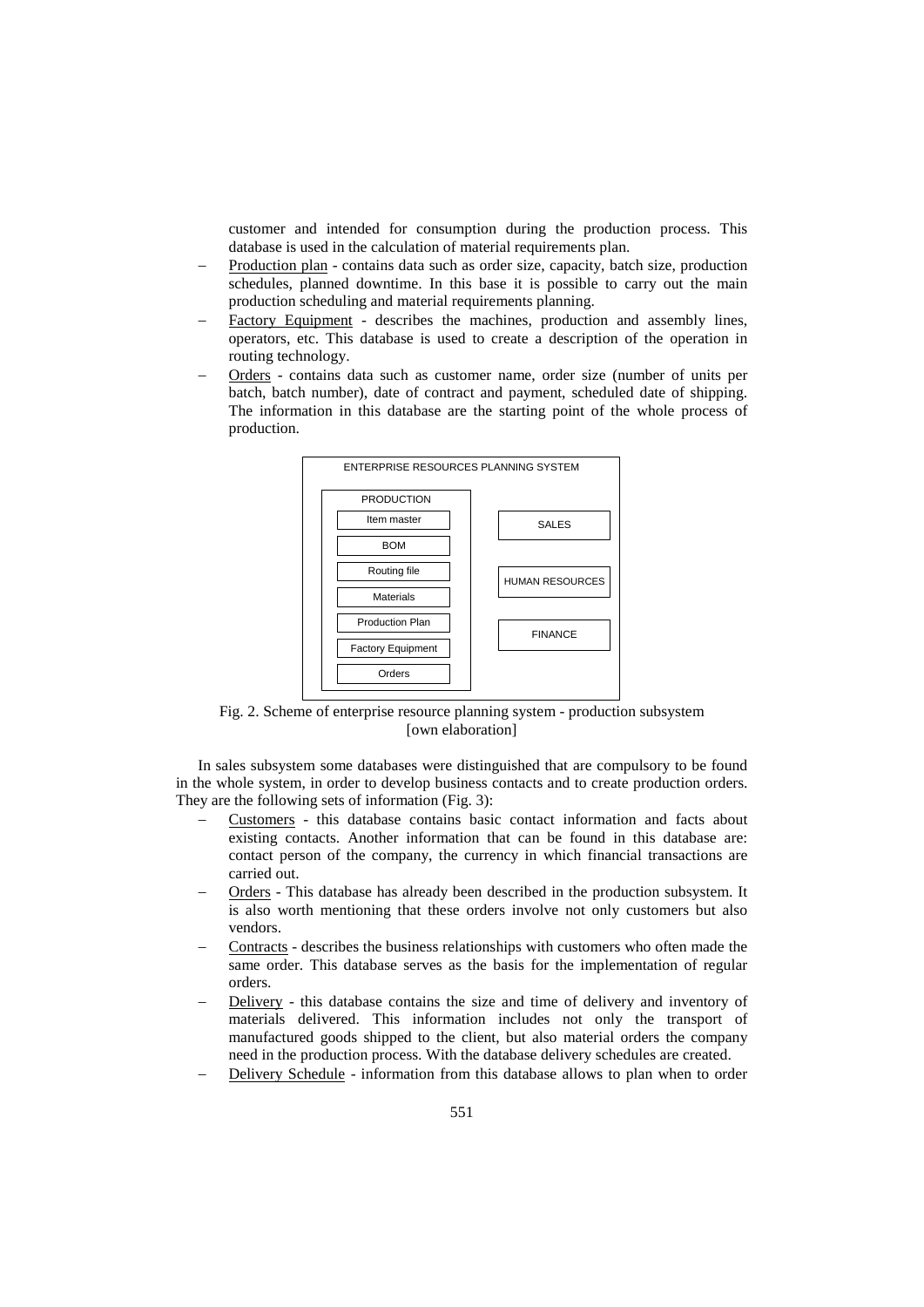the materials from suppliers, as well as when the goods should leave the factory to reach the customer in scheduled time.

- − Offers contain data on orders, which are not yet approved by clients. There are also information about the product, its specification, production, and the offered price. This database is used to create specific contracts to be approved by the client.
- Goods returns otherwise determined by the complaint database. The database contains the information about the reason of the return and the number of missing ordered materials. The information in this database are compiled from data on orders and deliveries in order to check whether the size of the order is the same as the size of delivery.



Fig. 3. Scheme of enterprise resource planning system - sales subsystem [own elaboration]

Financial subsystem is used for all accounting. This subsystem should include such databases as (Fig. 4):

- − Accounting This database allows to record electronic invoices and payment settlement on the basis of the data contained in customer and orders databases. This database serves as an electronic financial transaction services. The information contained in it are used in other bases of financial subsystem.
- Taxes in the database calculations are carried out on the basis of staff billing and accounting. This database also allows the calculation of the tax on sold goods.
- Budget this database contains information on the size of capital for use in a given period, as well as information regarding the use of financial resources.
- Balance sheet based on data from the entire system, the ERP system is able to calculate the company's balance sheet. Mainly databases from financial and sales subsystems are used, but there are also important data in the production subsystem (calculation of the material resources).
- Reports thanks to this database it is possible to evaluate the effectiveness of the company by analyzing all the data contained in the system, such as assessment of the realization of orders. System based on accounting data from the can perform calculations of costs and revenue and various types of financial analysis.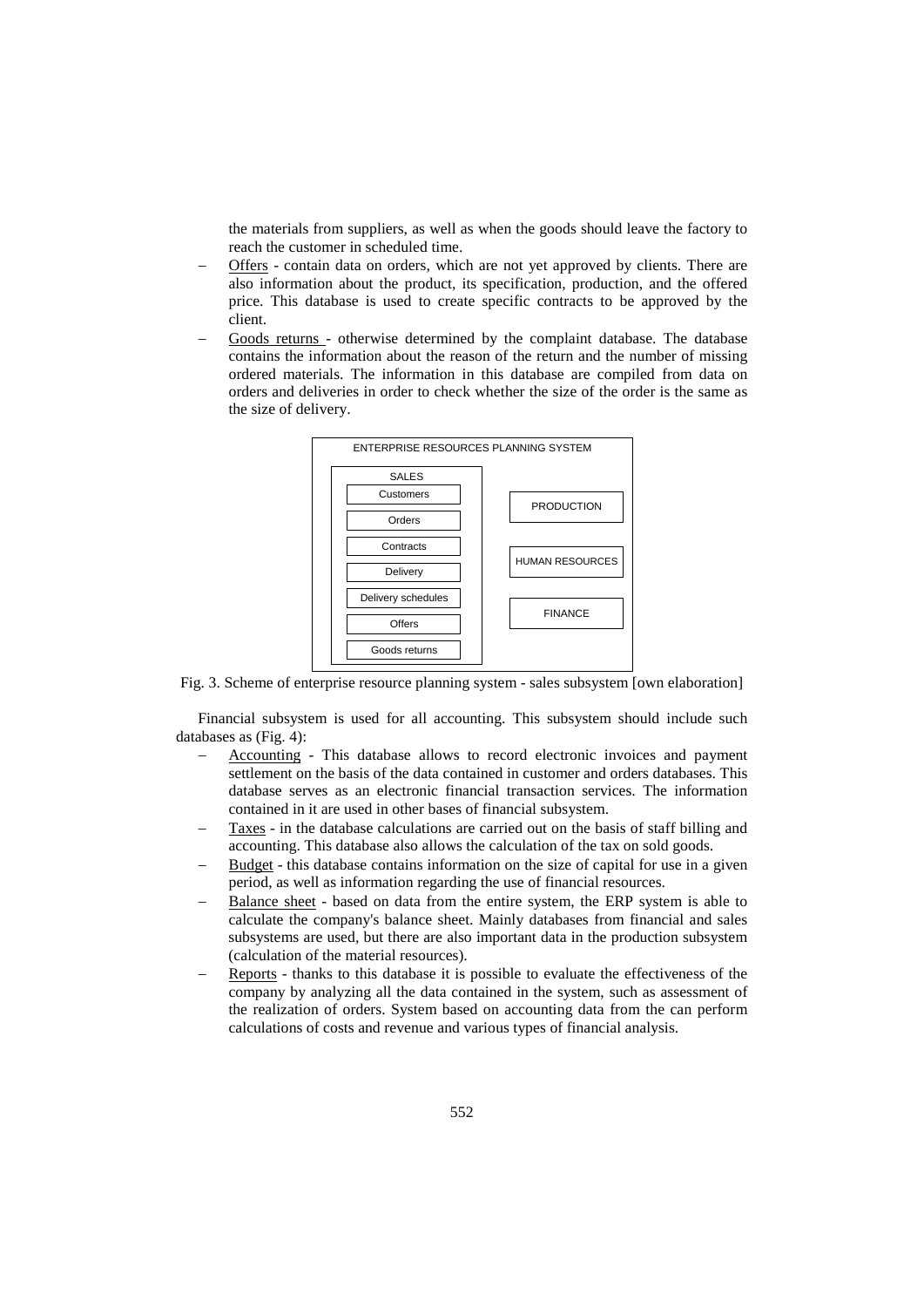

Fig. 4. Scheme of enterprise resource planning system - finance subsystem [own elaboration]

The last of the analyzed sub-subsystem is Human Resources sub-system. It provides a smaller amount of databases, but they are equally important for the entire company, and without them the analyzed company would not be able to fully function properly because employees are one of basic resources, and thanks to them all the processes are performed in the company. The bases of human resource subsystem are (Fig. 5):

- Employees This database brings information on all employees, their working time and the capabilities and system authorization. This database is the basis for production planning, "filling" production lines and determining the production capacity. In addition, it serves to calculate the remuneration.
- Wages creates information about the wages on the basis of career structures for different groups of employees. Also information about bonuses or pay rise can be found. This database is the basis for settlements in the sales subsystem.
- Social issues the database is used to monitor the costs of benefits and the degree of utilization of budgets. It contains also information about base salary and wages, which the system calculates for appropriate amount of social benefits.
- Staff billing is used to control operating times, calculation of indirect costs of production and accounting staff of the delegation. The database uses the data entered into the database of employees and workstation operators. Based on this information system is able to calculate the actual time the employee's work and its cost.



Fig. 5. Scheme of enterprise resource planning system - production subsystem [own elaboration]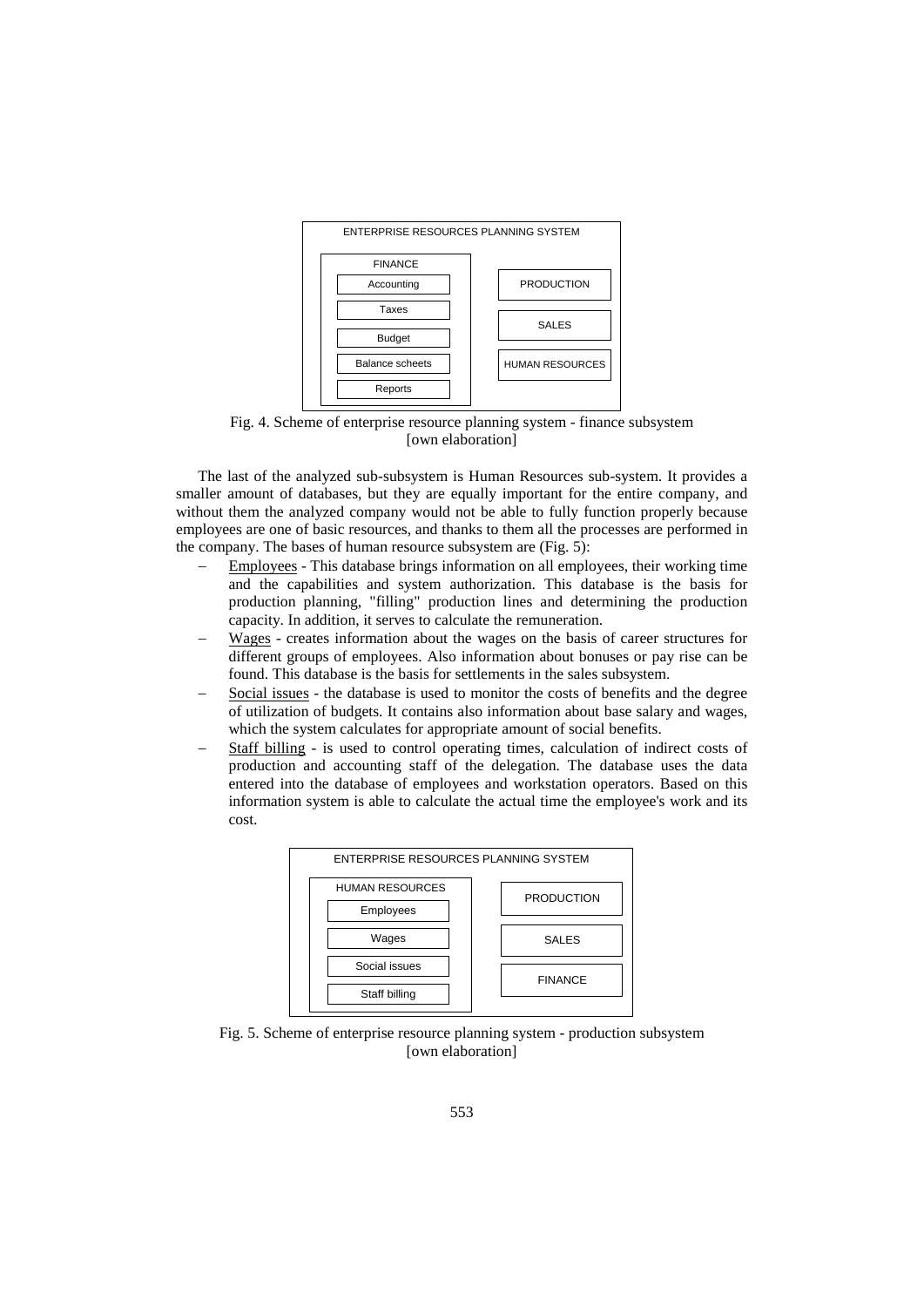Preliminary analysis of enterprise resource planning system shows that the database used by the subsystems are linked together, and without the existence of one base the other one could not fully functional. Only a combination of databases from all subsystems gives a full range of information that should be included in the ERP system to enable interactions between subsystems. It should be also mentioned that there are also other databases used in the process of customer orders, although they could be classified as elements of other, larger databases. These items will be marked in schemes with a star (\*).

# **3. Scheme of customer's order realization**

The next step in the process of analyzing the realization of customer's order based on Enterprise Resources Planning system is to determine the course of the implementation of the customer's order for a specified good. The simplest, a very general way to present this process is to divide it into three stages - "Order", "Production" and "Delivery" (Fig. 6). Initially it was assumed that the individual stages will correspond to specific subsystems od ERP system. For stage "Order" assumed mainly the use of elements of the sales subsystem, for the stage "Production" the components of the production subsystem, while for the final stage of "Delivery" - the use of financial subsystem components. The fourth of the defined subsystems - a subsystem of human resources, cannot be specifically assigned to one of the stages, because employees (not only production, but also administrative) are involved in all three stages of realization of customer's order.



Fig. 6. General scheme of orders realization [own elaboration]

Another element of the process analysis is to determine which of the previously described basic databases are used in each of three stages. This analysis aims to prove the correctness of assumptions relating to the use of a given stage of elements mainly from one of the determined subsystem.

At the "Order" stage, which consist in receiving an order from a customer for a particular good, as expected, were identified mainly databases from sales subsystem: offers, customers, contracts, orders and delivery schedules, as well as previously not mentioned forecasts (Fig. 7).



Fig. 7. Scheme of orders realization - the databases of "Order" phase [own elaboration]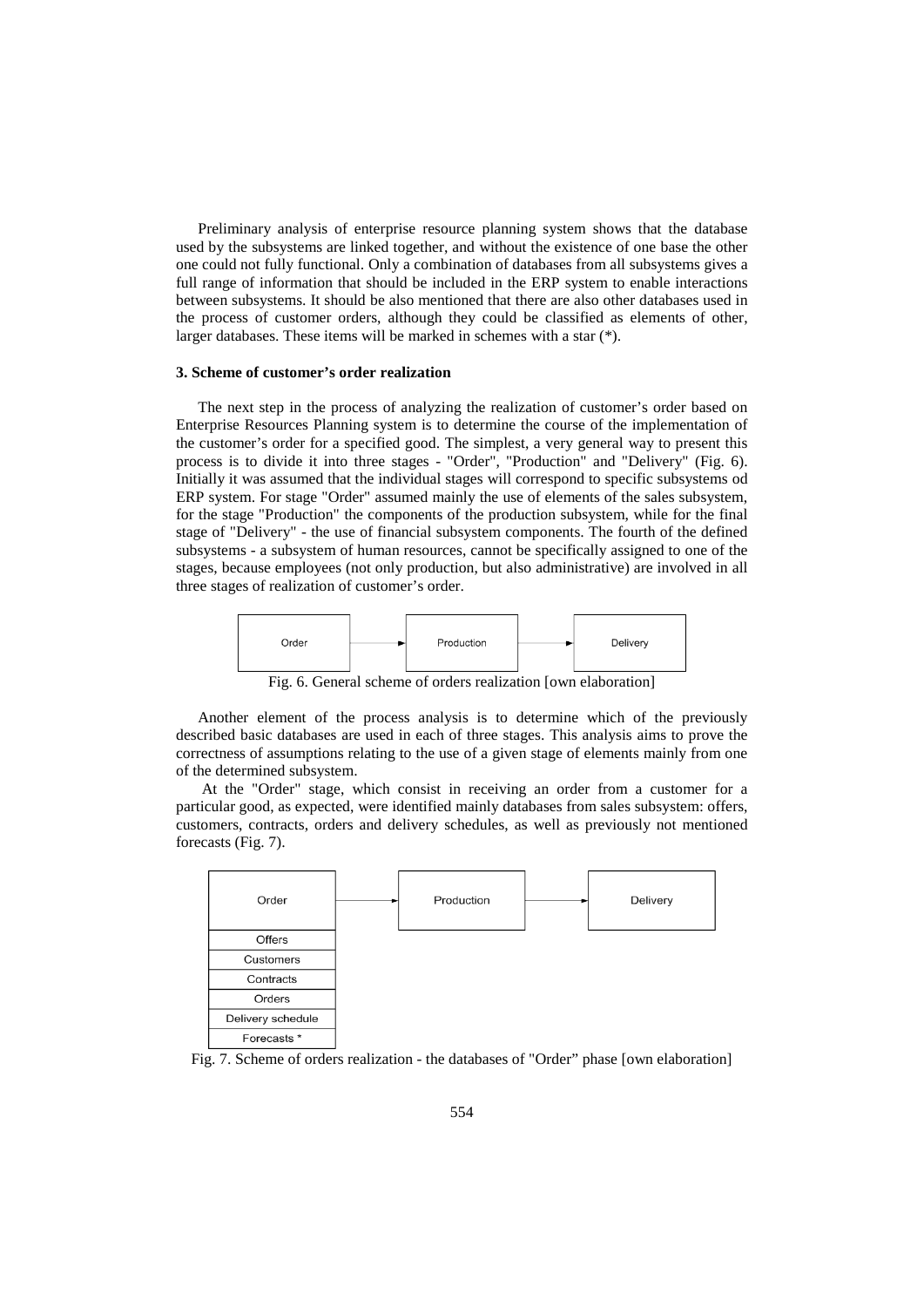Due to the fact that the process of "Production" is the basic process to be executed in analyzed enterprise, it was decided to look at it closer. For a deeper analysis of the "Production" the scheme of life cycle of production order was used [6]. This cycle consists of three main stages - the development of a production order, production planning and production monitoring (Fig. 8).



Fig. 8. General scheme of life cycle of production order [own elaboration, [6]]

The basic processes performed during the development of production order stage includes: registration of a production order, process of completing order's data and verification and validation standards. During registration the order has been identified using databases with sales subsystem, such as: contract, customers and deliveries. In the process of filling order's data is used item master, routing file, BOM and materials, belonging to the subsystem of the production and delivery schedules and supply base, belonging to the sales subsystem, and a common database - orders. The process of verification and approval standards is supported primarily by the information contained in the item master, factory equipment, and delivery schedules. (Fig. 9).



Fig. 9. General scheme of life cycle of production order – Development of production order [own elaboration, [6]]

To processes implemented during the production planning stage can be included: preliminary scheduling, checking schedules and approving newly created schedule. To create the preliminary schedule it is necessary current information contained in the database of orders, delivery schedule, routing, and information on the number of shifts and planned shutdowns (these items could be classified as factory equipment database). All these data are then transmitted to the basic production plan under which the schedule checking is performed, consisting in the verification of data received from data contained in the delivery schedule, routing, and equipment of the factory (the calculation of production capacity). The final element of the production planning is to approve the schedules previously created database delivery schedule and production plan. (Fig. 10).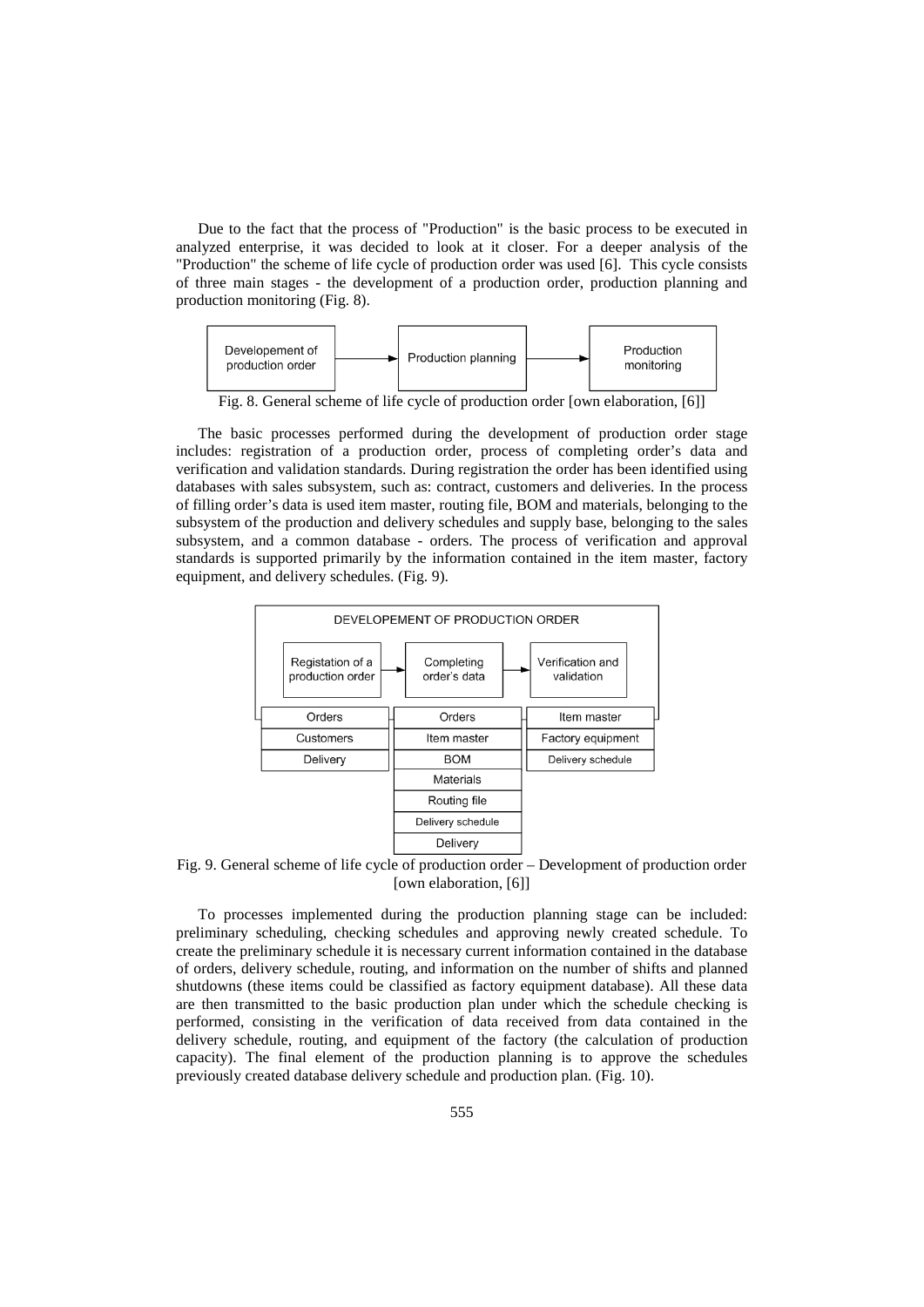

Fig. 10. General scheme of life cycle of production order – production planning [own elaboration, [6]]

The final stage of the life cycle of production order is to monitor production. Its main element is a production process that uses a previously created production plan, updated database of contract and materials (previously automatically calculated in Material Requirement Planning), and the data contained in routing technology based in BOM' and employees data with information of production workers and their availability schedule. In the case of deficiencies in materials supply the delivery base is used, focusing on the information on orders from vendors and financial database containing billing information.

During the manufacturing process it is carried out the production progress reporting, so it can be known exactly where, how and by whom the process is realized. For this stage orders, plan production and routing file are used. The final element is finishing order, which is also a consequence of the manufacturing process. It uses order and delivery schedule databases. (Fig. 11).



Fig. 11. General scheme of life cycle of production order – production monitoring [own elaboration, [6]]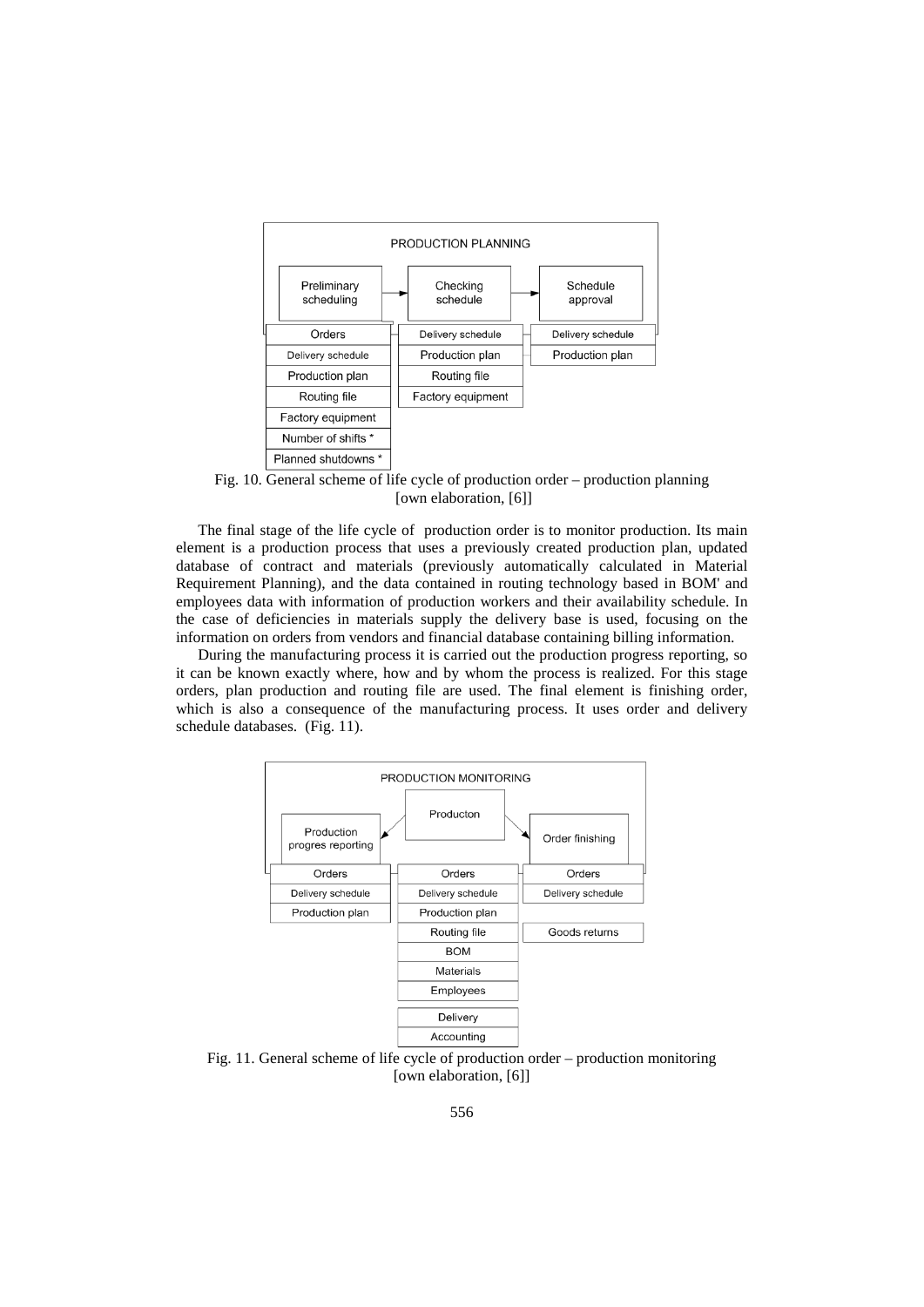Taking into account stages of "production order life cycle," that can be considered as a detailed map of the "Production", an extended scheme of orders realization was created.



Fig. 12. Extended scheme of orders realization was created [own elaboration]

At the stage of "Delivery" the database of orders, customers, supplies, accounting, taxes, and in case of need - the return of goods were identified. The first three bases allows to review the correctness of the post-delivery, but they are only informative. More important are two next bases that manage financial issues, due to the fact that these are key elements of the finalization of the order. (Fig. 13).



Fig. 13. Scheme of orders realization - the databases of "Order" phase [own elaboration]

#### **4. Resources in the realization of the customer's order**

As part of this analysis also a matrix of used databases for each of the stages of the contract was constructed. On the basis of previous assumptions about the representation of the distinguished Enterprise Resources Planning subsystems can be concluded that this matrix is a representation of the resources used in the analyzed enterprise.

The use of relevant databases indicated in the matrix corresponds to each determined main process (Tab. 1). The matrix also includes indirect use of databases, which combine with other databases used in the process, such as wages or staff billing, associated with the human resources subsystem, directly used in the monitoring process of production.

It should be noted that the order database appears in every stage, so it can be concluded that the data contained there is the basic information for the whole process. This database can be considered as a base that is not only integrating the stages of the contract, but also all the other databases used in this the process. For this reason it is important that inputted data are filled carefully and precisely, because the absence or distortion of certain information would cause the appearance of errors and defects, which would entail financial implications for example in the case of inadequate production of the contract.

Equally important base is the delivery schedule, because the data contained there apply to all stages of the order. Respect of the deadlines set by the analyzed company is associated not only with the timely delivery of goods to the recipient, but also with the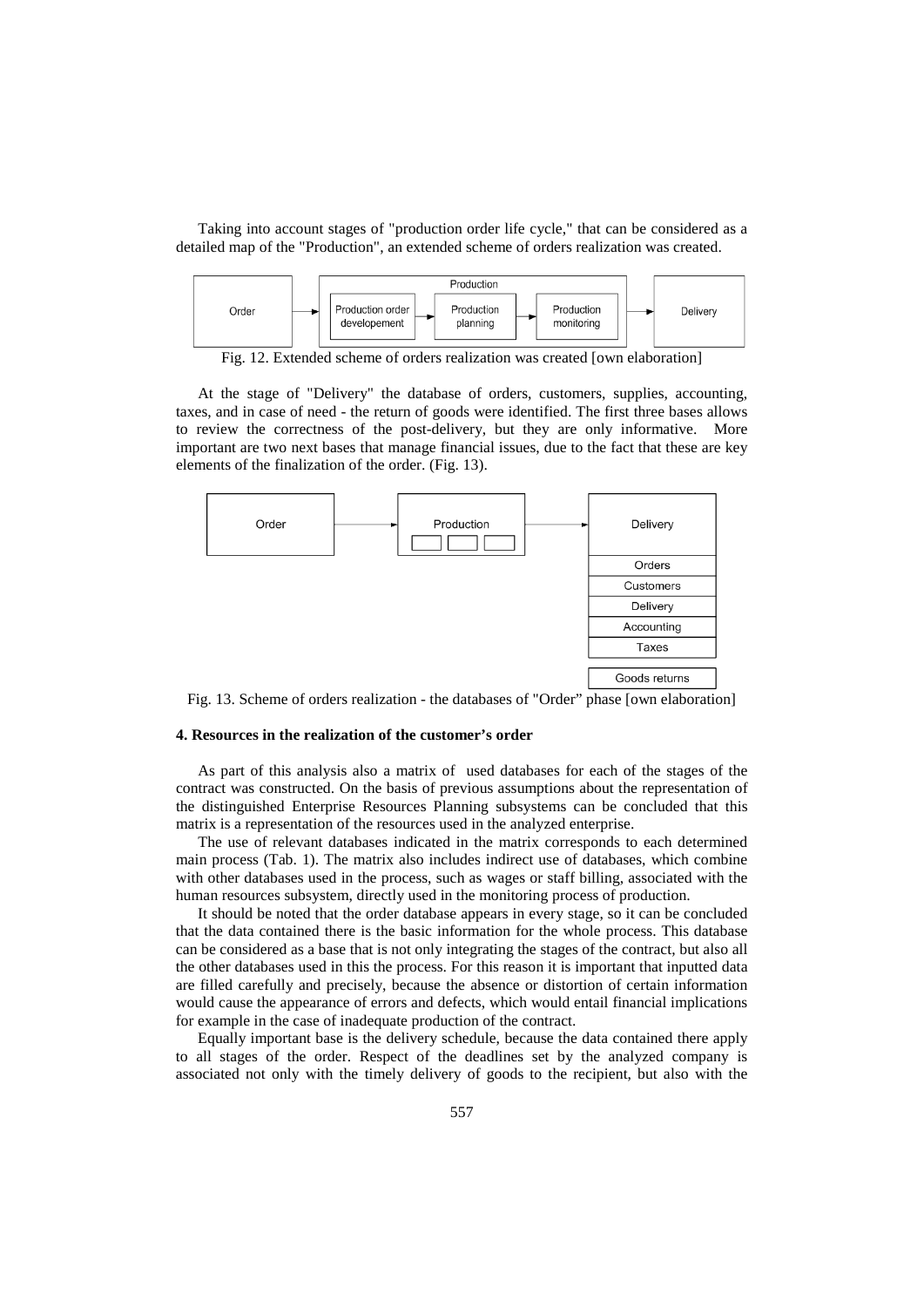costs associated with the detention of excess materials in warehouses, or other costs arising from the shutdowns of production. Thus, it is important that the information contained in this database is accurate and available at all stages of the order realization especially during the life cycle of a production order.

|                  |                       |                | Production     |              |                |                |
|------------------|-----------------------|----------------|----------------|--------------|----------------|----------------|
|                  |                       | Order          | Development    | Planning     | Monitoring     | Delivery       |
| <b>DATABASES</b> | Item master           |                | ν              |              |                |                |
|                  | Routing file          |                | $\mathsf{V}$   |              | ν              |                |
|                  | <b>BOM</b>            |                | ν              | ν            | ν              |                |
|                  | Materials             |                | ν              |              | $\mathsf{\nu}$ |                |
|                  | Production plan       |                |                | ν            | ν              |                |
|                  | Factory equipment     |                | $\mathsf{\nu}$ | ν            |                |                |
|                  | Orders                | $\mathsf{\nu}$ | $\mathsf{V}$   | ν            | ν              | $\mathsf{\nu}$ |
|                  | Customers             | $\mathsf{\nu}$ | ν              |              |                | ν              |
|                  | Contracts             | $\mathsf{\nu}$ |                |              |                |                |
|                  | Delivery              |                | ν              |              | $\mathsf{V}$   | $\mathsf{V}$   |
|                  | Offers                | $\mathsf{\nu}$ |                |              |                |                |
|                  | Delivery schedule     | $\mathsf{\nu}$ | ν              | ν            | ν              | $\mathsf{\nu}$ |
|                  | Goods returns         |                |                |              | $\mathsf{\nu}$ | ν              |
|                  | Employyes             |                |                | ν            | ν              |                |
|                  | Wages                 |                |                | ν            | ν              |                |
|                  | Social issues         |                |                | ν            | ν              |                |
|                  | Staff billing         |                |                | $\mathsf{V}$ | ν              |                |
|                  | Accounting            |                |                |              | ν              | $\mathsf{\nu}$ |
|                  | Taxes                 |                |                |              |                | $\mathsf{\nu}$ |
|                  | <b>Budget</b>         |                |                |              |                | $\mathsf{\nu}$ |
|                  | <b>Balance</b> sheets |                |                |              |                | ν              |
|                  | Reports               |                |                |              |                | $\mathsf{\nu}$ |

Tab. 1. Matrix of used databases in main processes

# **5. Conclusions**

Matrix analysis shows that during process of accepting an order from the customer the most frequently used information are the ones in the databases of the sales subsystem. In production process in general are used databases qualified to the production subsystem, but in various stages of the life cycle of a production order is supported by the data information from the sales subsystem (during the stage of development orders and monitoring), human resources (in the planning stage - when determining the capacity and production during the monitoring phase). The implementation process of delivery is based mainly on the use of database form sales and financial subsystems. Subsystem of human resources was not